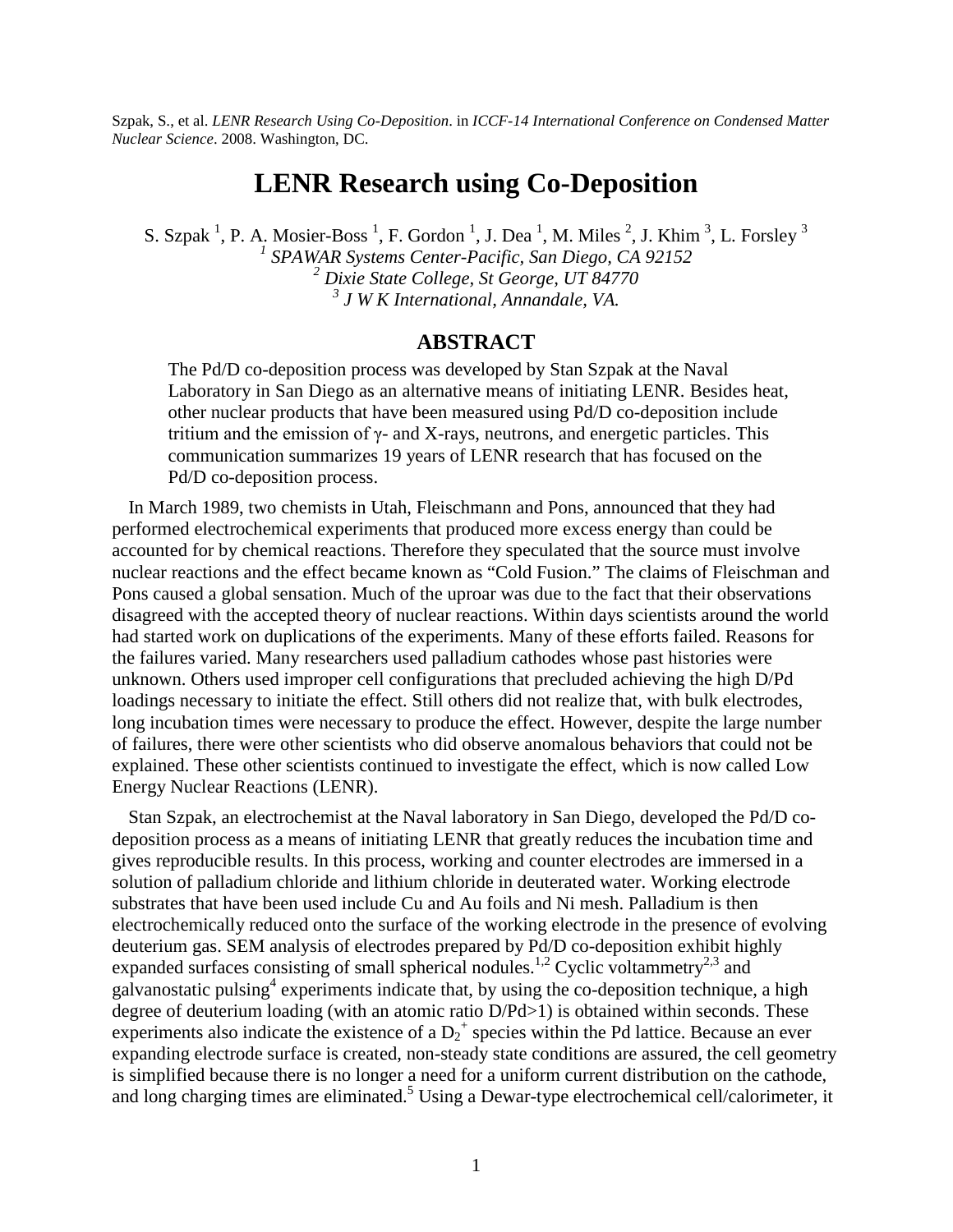was shown that the rates of excess enthalpy generation using electrodes prepared by the Pd/D codeposition technique were higher than that obtained when Pd bulk electrodes were used.<sup>6</sup> Positive feedback and heat-after-death effects were also observed with the Pd/D co-deposited electrodes. In one experiment that was done in the open air, boil off of the electrolyte occurred as well as melting of the Pd deposit, Figure 1a (Note Pd melts at  $1554.9^{\circ}$ C).<sup>1</sup> Infrared imaging of electrodes prepared by Pd/D co-deposition, Figures 1b and 1c, show that the working electrode is hotter than the solution indicating that the heat source is the Pd/D co-deposited electrode and not Joule heating. As shown in Figure 1b, the heat generation is not continuous, but occurs in discrete spots on the electrode. The steep temperature gradients of the hot spots, Figure 1c, indicate that the heat sources are of high intensity and located very close to the contact surface.



**Figure 1. (a) SEM of the Pd film showing features consistent with Pd melting under water. Infrared images of the electrode surface prepared by Pd/D co-deposition. (b) View of the obverse side of the cathode showing the distribution of hot spots ranging from <29C (purple) to >49C (white). (c) Temperature gradients on the back side of the cathode.**

The 'hot spots' observed in the infrared imaging experiments are suggestive of 'miniexplosions' (Figure  $1b^7$ ). To verify this, the Ag electrode on a piezoelectric transducer was used as the substrate for the Pd/D co-deposition. If a mini-explosion occurred, the resulting shock wave would compress the crystal. The shock wave would be followed by a heat pulse that would cause the crystal to expand. In these experiments, sharp downward spikes followed by broader upward spikes were observed in the piezoelectric crystal response. The downward spikes were indicative of crystal compression while the broader upward spikes are attributed to the heat pulse and the consequent crystal expansion following the explosion.

After confirming the Pd/D co-deposition process produces heat, experiments were conducted to detect the resulting nuclear ash. Measurements of X-ray emission,  $\frac{1}{8}$  tritium production,<sup>9</sup> transmutation, $10$  and particle emission $11,12$  were explored. In early experiments, exposure of photographic film was observed that was indicative of the emission of soft X-rays.<sup>5</sup> Using  $Si(Li)$ X-ray and HPGe detectors, it was shown that the cathodically polarized Pd/D system emits Xrays with a broad energy distribution with the occasional emergence of recognizable peaks due to Pd  $K_{\alpha}$  and Pt L peaks.<sup>8</sup> Furthermore, the emission of X-rays was sporadic and of limited duration. The evidence of tritium production was based on the difference between the computed and observed concentration of tritium in the liquid and gaseous phases. It was shown that the tritium production was sporadic and burst-like. During bursts, the average rate of tritium production ranged between 3000-7000 atoms  $\sec^{-1}$  over a 24 hr period.<sup>9</sup>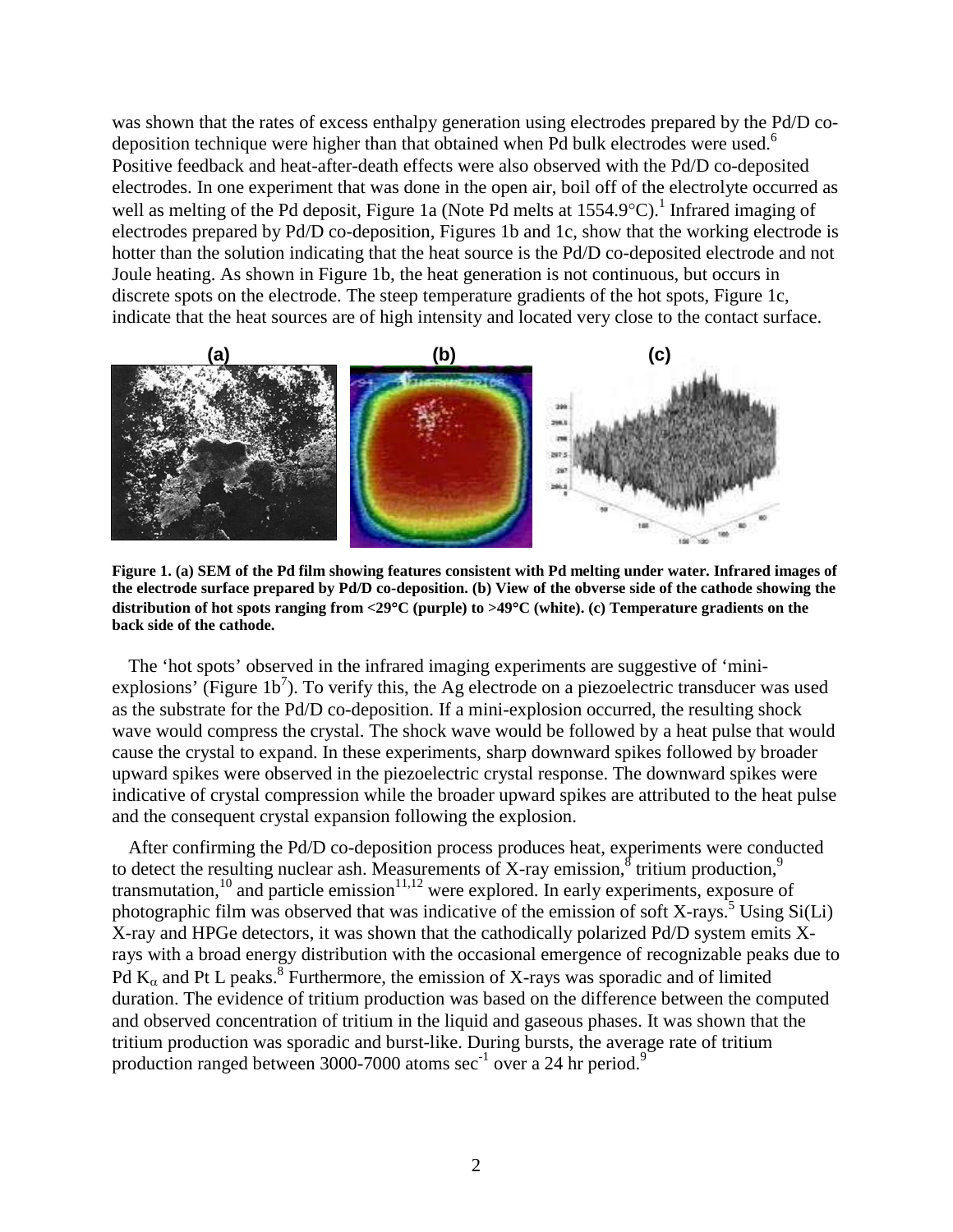Both the radiation emission and tritium production indicated that the reactions were nuclear in origin and occurred in the subsurface. To enhance these surface effects, experiments were conducted in the presence of either an external electric or magnetic field. SEM analysis showed that when a polarized Pd/D electrode was exposed to an external field, significant morphological changes were observed.<sup>13</sup> These changes ranged from minor, e.g. re-orientation and/or separation of weakly connected globules, through forms exhibiting fractal and molten-like features, Figures 2a and 2b respectively. It has been reported that the micro-volcano like features shown in Figure 2b are consistent with damage that has been observed in materials such as Californium which undergo spontaneous nuclear fission. EDX analysis of a blister-like such feature, Figure 2c, showed the presence of additional elements (Al, Mg, Ca, Si, and Zn) that could not be extracted from cell components and deposited on discrete sites.<sup>10</sup>



**Figure 2. SEM of (a) fractal and (b) micro-volcano-like features formed when Pd/D co-deposition has been conducted in an external electric field. (c) EDX of blister-like (insert) structure formed after exposure of the Pd/D film to an electric field.**

More recently, Pd/D co-deposition experiments have been conducted using "CR-39" polyallydiglycol carbonate polymers that have widely been used as a solid state nuclear track detectors.<sup>14</sup> These detectors have been used to detect energetic particles such as alphas, protons, deuterons, tritons and neutrons. CR-39 is the detector of choice in Inertial Confinement Fusion (ICF) as it is not affected by the electromagnetic pulse that disables electronic detectors. When traversing a plastic material such as CR-39, charged particles create along their ionization track a region that is more sensitive to chemical etching than the rest of the bulk. After treatment with an etching agent, tracks remain as holes or pits and their size and shape can be measured.

Pd/D co-deposition experiments were conducted using an Au wire, that was in direct contact with a CR-39 chip, as the substrate.<sup>12</sup> After the Pd was completely plated out, the cell was exposed to an external magnetic field. The experiment was terminated after two days and the CR-39 chip was etched using standard protocols. After etching, the chip was examined under a microscope. Figure 3a shows an image of the CR-39 detector, at 20X magnification. Damage to the detector is observed where the cathode was in contact with the surface of the detector. This indicates that the source of the damage is the palladium that had been plated on the Au wire. Figure 3b shows a higher magnification image taken near the edge of the cathode where there was less damage to the CR-39 detector. The image shows both small and large, dark pits as well as what look like double and triple pits. Figure 3c is an image of the CR-39 surface while Figure 3d is an overlay of two images taken at two different focal lengths (one focal length is at the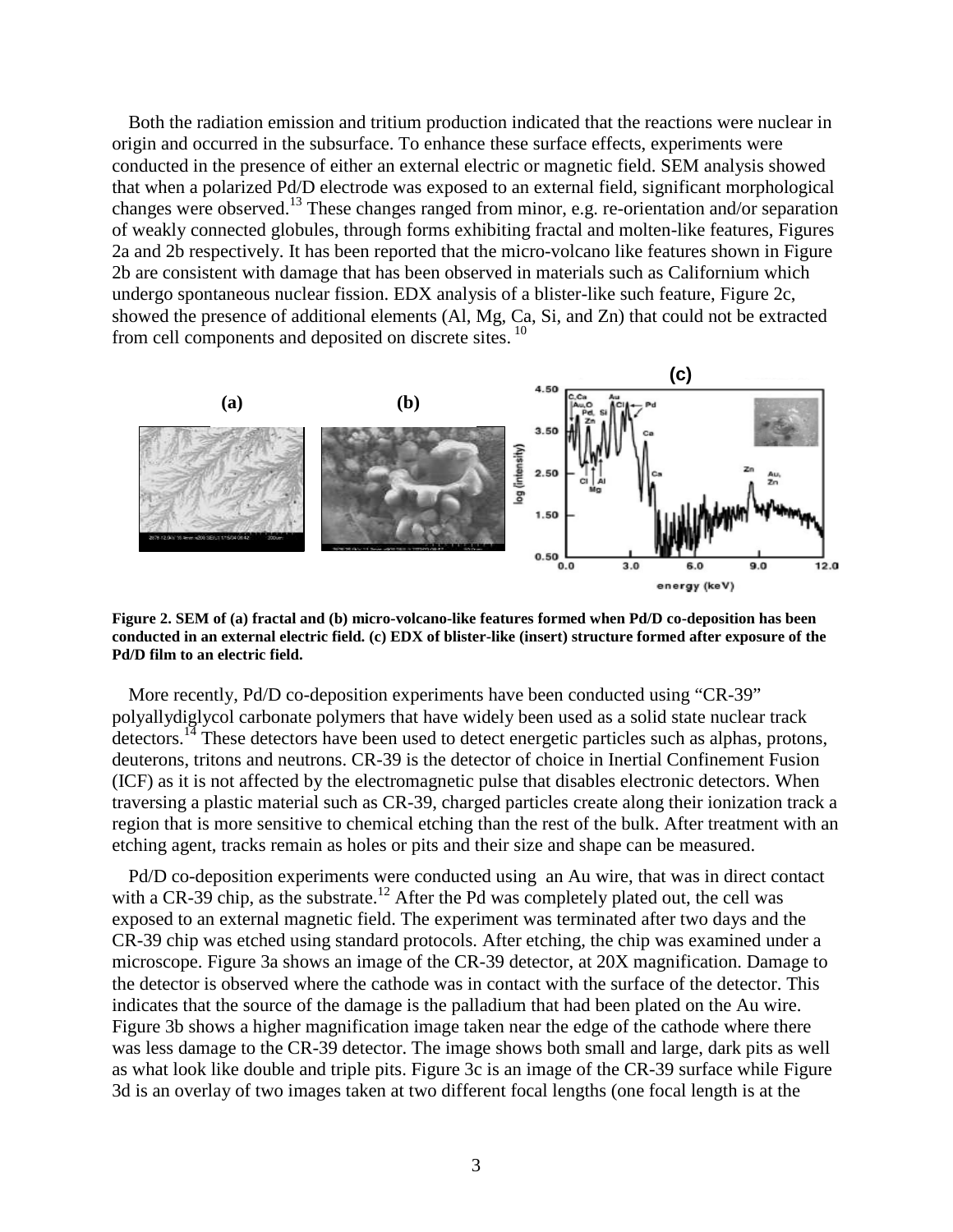surface of the CR-39 detector and the other focal length is at the bottom of the pit). On the surface image, the pits are either circular or elliptical in shape and dark in color, Figure 3c. When focusing deeper into the CR-39 detector, bright points of light are observed in the center of the pits, Figure 3d. These bright points are due to the bottom tip of the conical track. The pits also exhibit a high optical contrast. The optical contrast, shape, and bright spot in the center of the pit are used to differentiate between real particle tracks (which tend to be dark) from false events



(which are often lighter in appearance and irregular in shape).

**Figure 3. (a) 20X magnification of a cloudy area observed where the Au/Pd cathode was in contact with the CR-39 detector during an external magnetic field experiment. (b) 500X magnification taken near the edge of the Au/Pd cathode where less damage to the CR-39 detector is observed. 1000 X image of pits in CR-39 created during Pd/D co-deposition: (c) the focus is on the surface of the CR-39. (b) Overlay of two images taken at two different focal lengths (surface and the bottom of the pits).**

The CR-39 detectors used in the Pd/D co-deposition experiments also show evidence of neutrons. A neutron generated during the Pd/D co-deposition has a probability of  $10^{-5}$  of encountering a proton, carbon, or oxygen atom inside the plastic. Depending upon the energy of the neutron, it can elastically knock an atom out of place. Further etching of a CR-39 detector exposed to neutrons reveals "knock-on" tracks inside the CR-39. Figure 4a shows an image obtained for a CR-39 detector that had been used in a Pd/D co-deposition experiment after additional etchings. The large pit was first observed on the surface and was 10 μm in diameter. After longer etching, the pit on the surface gets larger in size (50 μm in diameter) and is shallower. However, on the left hand side of the large pit, a new elliptical track attributed to a knock-on is observed. Microscopic examination of the CR-39 detectors after a Pd/D codeposition experiment also shows the presence of what appear to be triple tracks, Figures 4b and 4c. Microscopic examination of the bottom of the triple track pit shows that the three lobes of the track are splitting apart from a center point. The presence of three α-particle tracks outgoing from a single point is diagnostic of the <sup>12</sup>C(n,n<sup> $\gamma$ </sup>)3 $\alpha$  carbon break up reaction and is easily differentiated from other neutron interactions occurring within the  $CR-39$  detector.<sup>15</sup> In order to shatter a carbon atom into three  $\alpha$ -particles, the energy of the neutron needs to be  $\geq$ 9.6 MeV.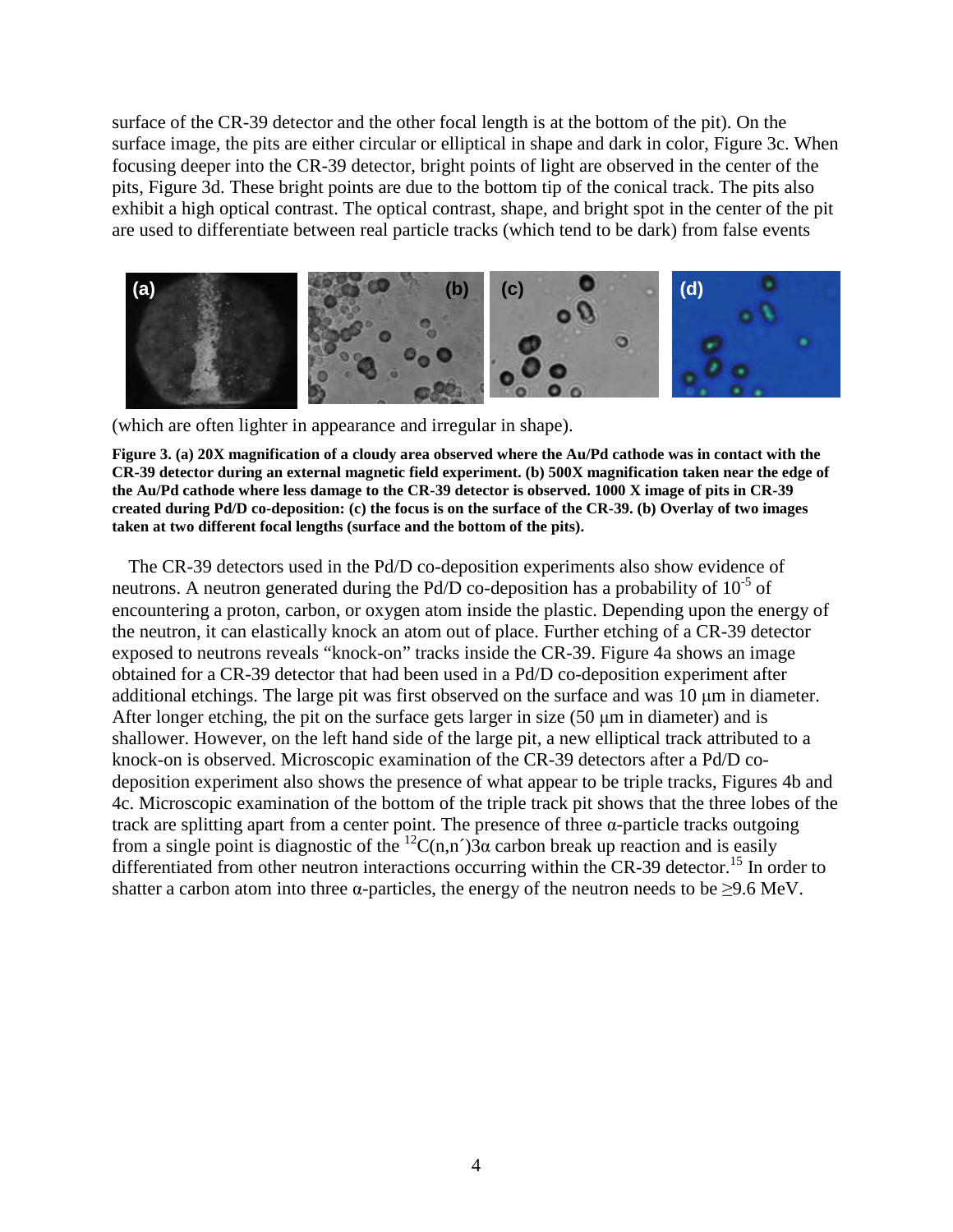

**Figure 4. Images obtained at 1000X magnification. (a) Image of CR-39 detectors taken after longer etching times showing a track due to a knock-on. (b) and (c) Images of triple tracks. In the top images, the focus is on the surface of the CR-39 detector. Bottom images are an overlay of two images taken at two different focal lengths (top and bottom of pit).**

In conclusion, the Pd/D co-deposition process, that was developed by Stan Szpak, has proven to be a versatile tool to explore LENR activities. Research efforts using Pd/D co-deposition are ongoing. Collaborations have been established with Energetics to explore coupling the Superwave charging protocol to Pd/D co-deposition and with Dr. Mitchell Swartz of Jet Energy, Inc. to apply his optimum operational points (OOPs) analysis to the co-deposition process.

## **References**

- 1. S. Szpak and P.A. Mosier-Boss, 'On the Behavior of the Cathodically Polarized Pd/D System: a Response to Vigier's Comments', *Phys. Letts. A*, Vol. **221**, pp. 141-143 (1996).
- 2. S. Szpak, P.A. Mosier-Boss, S.R. Scharber, and J.J. Smith, 'Charging of the Pd<sup>n</sup>H System: Role of the Interphase', *J. Electroanal. Chem.,* Vol**. 337**, pp. 147-163 (1992).
- 3. S. Szpak, P.A. Mosier-Boss, S.R. Scharber, and J.J. Smith, 'Cyclic Voltammetry of Pd+D Codeposition', *J. Electroanal. Chem*., Vol. **380**, pp. 1-6 (1995).
- 4. S. Szpak, P.A. Mosier-Boss, and J.J. Smith, 'Deuterium Uptake During Pd-D Codeposition', *J. Electroanal. Chem.*, Vol. **379**, pp. 121-127 (1994).
- 5. S. Szpak, P.A. Mosier-Boss, and J.J. Smith, 'On the Behavior of Pd Deposited in the Presence of Evolving Deuterium', *J. Electroanal. Chem*., Vol. **302**, pp. 255-260 (1991).
- 6. S. Szpak, P.A. Mosier-Boss, M.H. Miles, and M. Fleischmann, 'Thermal Behavior of Polarized Pd/D Electrodes Prepared by Co-Deposition', *Thermochim. Acta*, Vol. **410**, pp. 101-107 (2004).
- 7. P.A. Mosier-Boss and S. Szpak, 'The Pd<sup>n</sup>H System: Transport Processes and Development of Thermal Instabilities', *Il Nuovo Cimento*, Vol. **112A**, pp. 577-585 (1999).
- 8. S. Szpak, P.A. Mosier-Boss, and J.J. Smith, 'On the Behavior of the Cathodically Polarized Pd/D System: Search for Emanating Radiation', *Phys. Letts. A*, Vol. **210**, pp. 382-390 (1996).
- 9. S. Szpak, P.A. Mosier-Boss, R.D. Boss, and J.J. Smith, 'On the Behavior of the Pd/D System: Evidence for Tritium Production', *Fusion Technology*, Vol. **33**, pp. 38-51 (1998).
- 10. S. Szpak, P.A. Mosier-Boss, C. Young, and F.E. Gordon, 'Evidence of Nuclear Reactions in the Pd Lattice', *Naturwissenschaften*, Vol**. 92**, pp. 394-397 (2005).